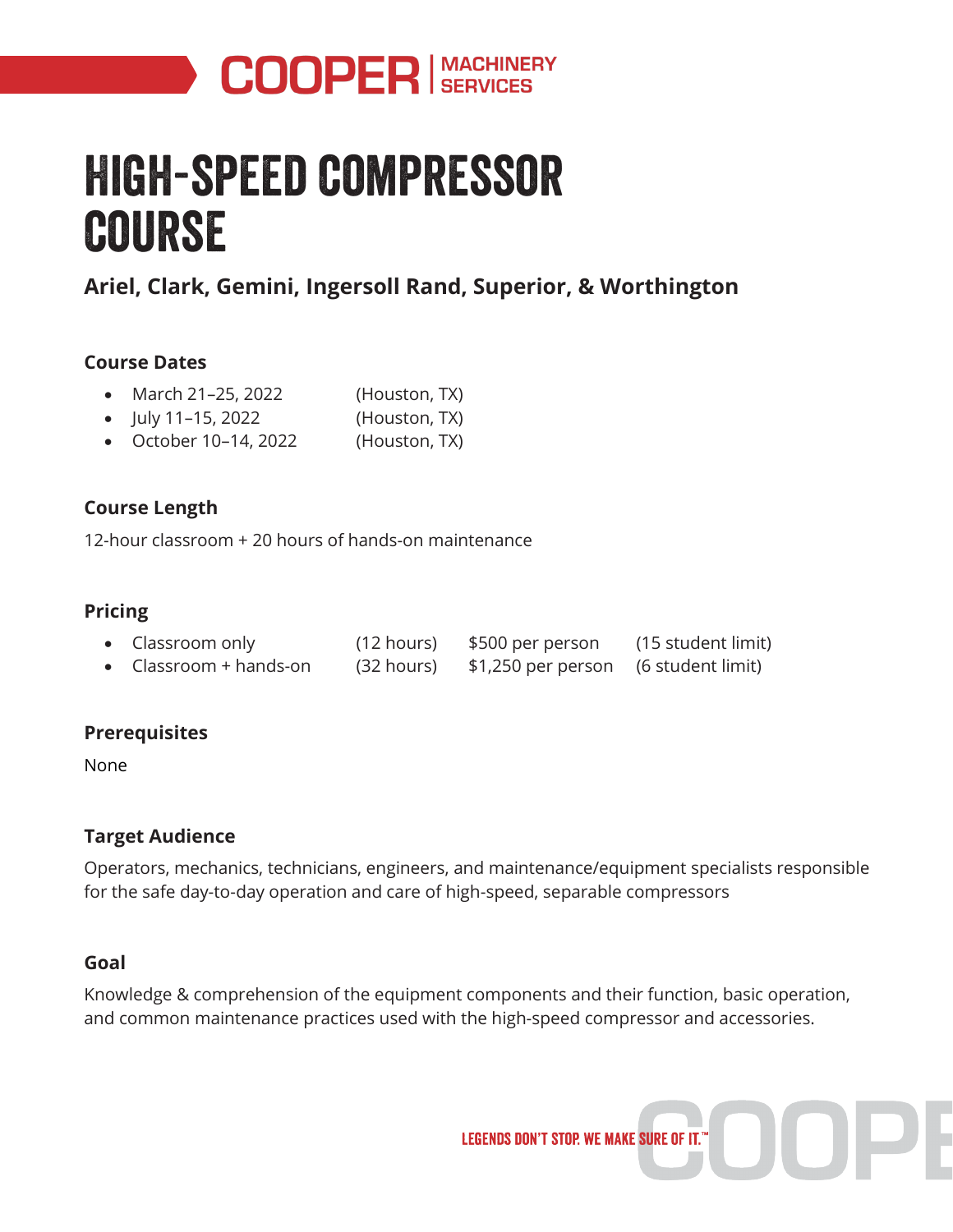

### **Course Topics in Classroom Time (hrs.)**

| 1.  | Course Introduction & Pre-Exam (Instructor/student introductions, course objectives<br>and agenda review, and pre-exam)                               | 1              |
|-----|-------------------------------------------------------------------------------------------------------------------------------------------------------|----------------|
| 2.  | Product Overview (Layout, manuals, specifications, and cylinder numbering)                                                                            | 1              |
| 3.  | Major Components (Compressor connecting rod, piston rod, crosshead, distance<br>piece, cylinder, piston, and head)                                    | 1              |
| 4.  | Compression Fundamentals (Sequence of Events, Pressure-Volume Graphs, Rod<br>Load and Reversal, Safety, Standards/Codes, and Area Classification)     | $\overline{2}$ |
| 5.  | Frame and Running Gear Lubrication (Bearings - crankshaft and connecting rods,<br>lube oil specifications, and pre-lube systems)                      | 0.5            |
| 6.  | Compressor Force Feed Lubrication (Force feed lubrication basics, pump to point<br>systems, divider block systems, and lubrication ancillary devices) | 1              |
| 7.  | Compressor Rod Packing (Packing case, compression packing, and oil wiper packing)                                                                     | 1              |
| 8.  | <b>Compressor Rings and Rider Bands</b>                                                                                                               | 0.5            |
| 9.  | Compressor Valves and Capacity Control (Suction/discharge valve wear and repair,<br>capacity control plugs and unloaders)                             | 1              |
| 10. | Compressor Performance (Reading and interpreting compressor loading<br>"thumbnail" curves)                                                            | 0.5            |
| 11. | Compressor Troubleshooting (Diagnosis and Correction of Common Problems)                                                                              | 0.5            |
|     | 12. Recommended Maintenance Schedules and Service Tools                                                                                               | 0.5            |
|     | 13. Q&A                                                                                                                                               | 0.5            |
|     | 14. Written Course Exam                                                                                                                               | 1              |